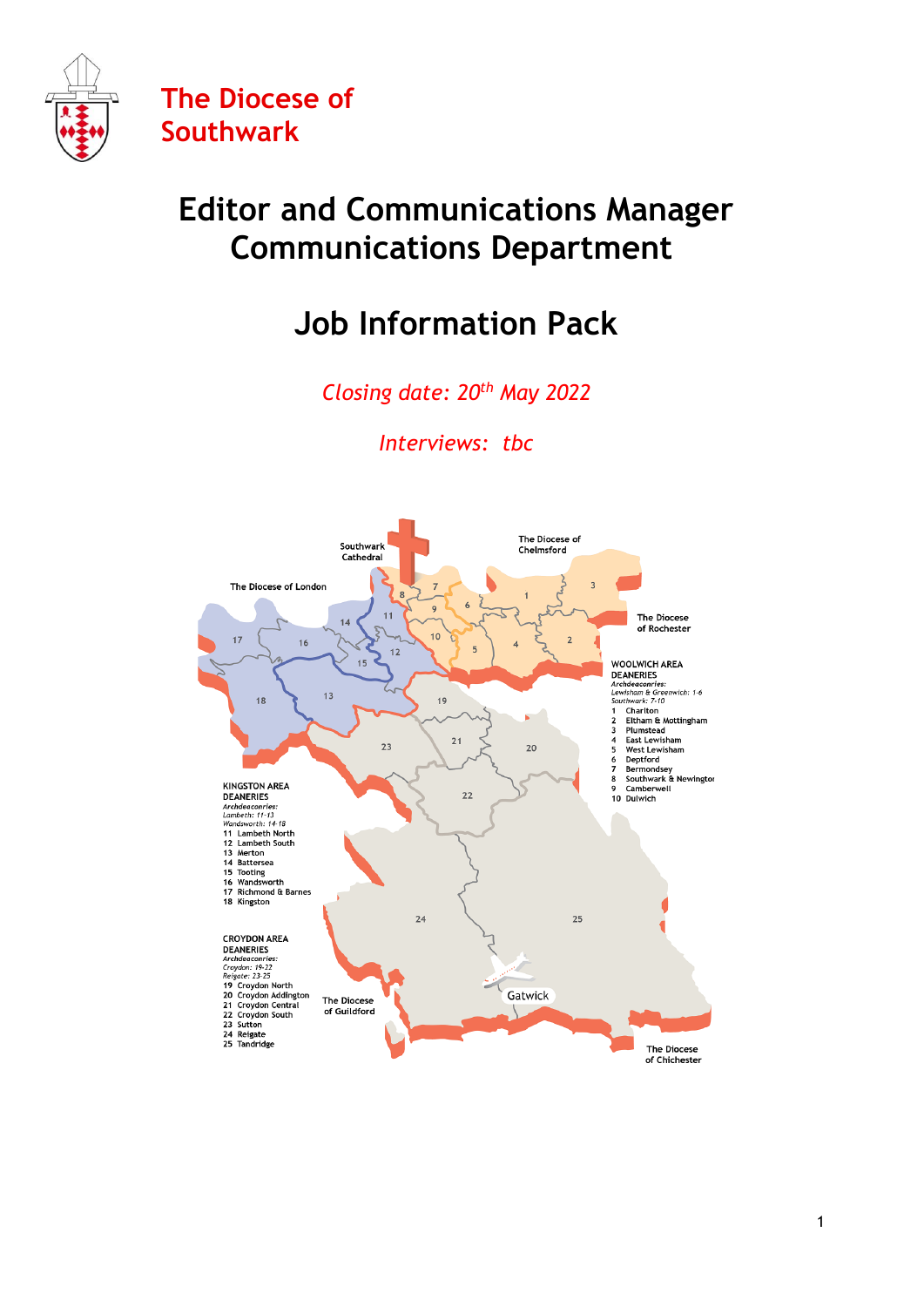

## **Our Vision**

### **To Serve our Communities, Share our Faith, with great joy and gladness Be the Church; a people with hearts on fire, loving God, walking with Jesus and led by the Spirit**

## **JOB DESCRIPTION**

| <b>Job Title:</b>         | <b>Editor and Communications Manager</b>                       |
|---------------------------|----------------------------------------------------------------|
| Department:               | <b>Communications Department</b>                               |
| Hours of work:            | 35 hours per week (Monday - Friday)                            |
| Location:                 | Trinity House, Borough High Street                             |
| <b>Reporting To:</b>      | Director of Communications                                     |
| <b>Key Relationships:</b> | Departmental Heads & the Diocesan Office<br>Diocesan Secretary |

#### **Job Purpose:**

- To take briefs, research and write articles and materials for a variety of the Diocese's publications.
- Draft a range of communications materials, including press releases and statements.
- Working with the Director to ensure the production of the Bridge (monthly newspaper).
- To plan and prepare the materials to accompany particular campaigns on a range of subjects for different departments.
- To write blogs and other material for publication on the website or through social media sites.
- Handle media enquiries in a timely, confident, courteous and effective manner including producing statements, background briefing materials and other helpful information for journalists.
- Deputise for the Director of Communications

#### **Summary of responsibilities**

- To deputise for the Director and providing cover when necessary, including taking turns in weekend cover of the Communications phone
- To liaise with a range of people including parish and senior clergy, heads of department, and to research and create original copy for publication.
- To carry out reporting engagements
- To conduct interviews for publication
- To edit and proofread pages in preparation for publication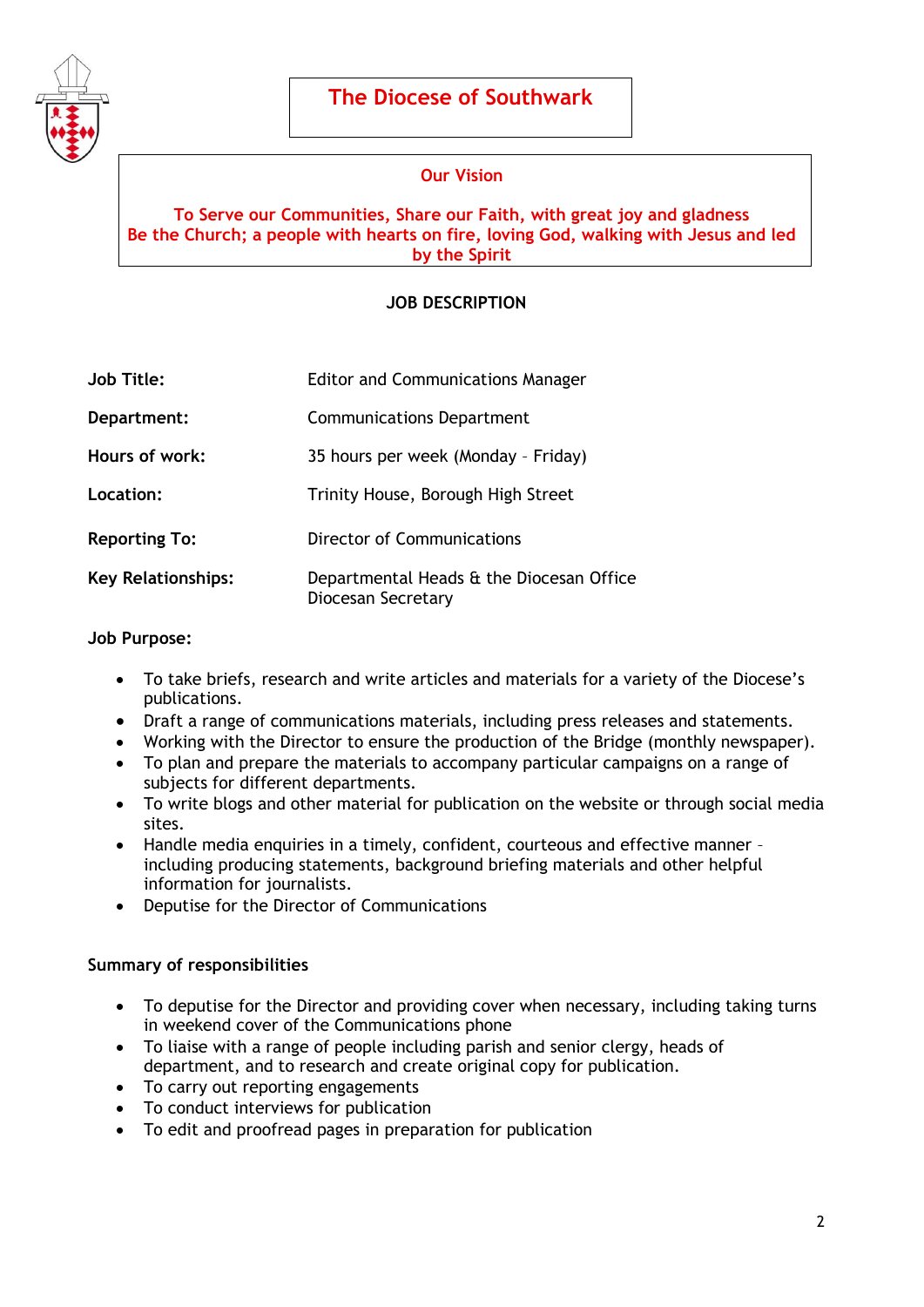#### **Editor of The Bridge – published ten times a year**

- $\circ$  leading the Bridge agenda item at monthly Communications Group planning meetings
- $\circ$  ensuring that each edition of the paper aligns with the theme that is agreed with Editorial Board
- o gathering the copy as supplied with the assistance of the Departmental Communications Assistant
- o writing copy
- $\circ$  acting as the copy editor to ensure that the material corresponds to house style and is cut to fit
- $\circ$  laving out the newspaper and prepare it for print and online
- o arranging with other members of Communications Department for the paper to be proof read
- o supplying the paper to the Director and the Diocesan Secretary for agreement and arrange onward transmission to the Editorial Board
- $\circ$  liaising with the printer and Website and Social Media Communications Manager
- To plan, prepare and oversee the Annual Report and Accounts in liaison with the Diocesan Secretary and Director of Finance.
- Devise and implement communication plans for projects and Diocesan-wide initiatives, and then to draft the required written communications. This may include the promotion of the Southwark Vision, and material related to other Diocesan priorities and publicity for major diocesan announcements.
- To work with and brief designers and printers
- Share responsibility with Director to attend and report from key diocesan services at the Cathedral and other churches in the Diocese
- Working with the Website and Social Media Communications Manager, to plan and implement social media content for relevant projects and campaigns.
- To build a good working relationship with clerics and lay people across the differing church traditions in the Diocese, identify good news stories, and examples of good practice that can be shared with other parishes as learning tools
- Undertake some out of hours work as required, including dealing with media enquiries, issuing statements, attending church services, Diocesan Synod and other events
- Attend Safeguarding Core group meetings and provide support in writing proactive and reactive statements

To participate in planning the Department's work and strategy

Any other duties that may reasonably be required from time to time.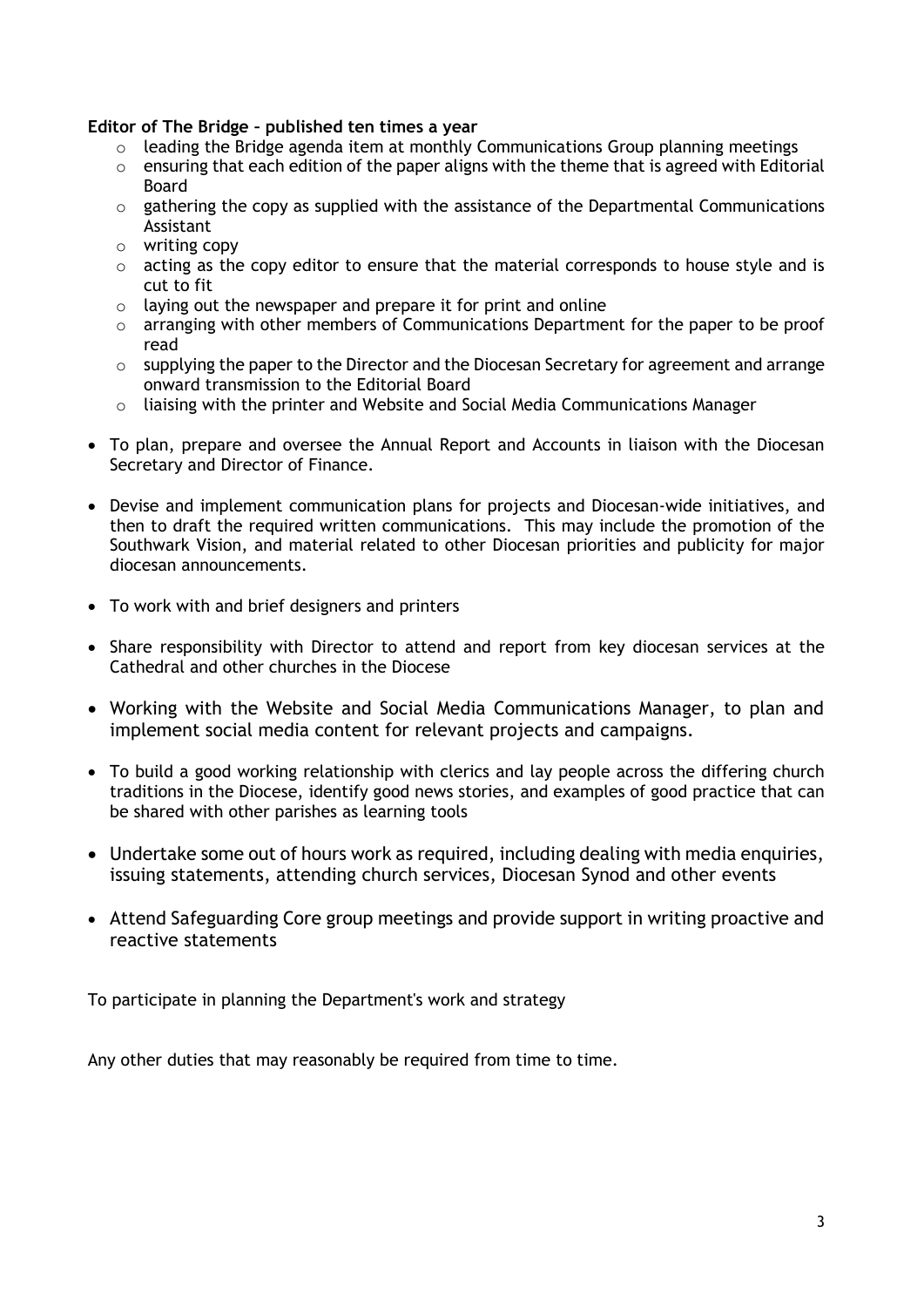# **Person Specification**

The **essential** requirements are:

- a Journalism or English degree or equivalent level of education, that has provided the basis for excellent written skills
- at least 6 years work experience
- design and lay-out skills
- knowledge and experience of Adobe
- experience in writing and editing copy to a high standard in a clear and lively manner
- to be able to write with high standards of grammar and attention to detail
- experience of planning communications campaigns
- experience of delivering high quality materials to support the communication of campaigns and initiatives
- an understanding of the structures and organisation of the Church of England
- a willingness and ability to work evenings and weekends as required
- able to travel to all parishes within the Diocese
- the ability to keep professional confidences
- the ability to work to deadlines
- A strong news sense
- the ability to work flexibly within a dedicated team
- punctuality to appointments and effective time management
- able to work with people at all levels, creating trust and a good rapport
- open minded to different perspectives and traditions
- to be in sympathy with the aims and ethos of the Christian church

#### **The desirable requirements are:**

- experience of working in a faith-based organisation
- an interest and understanding of theology
- experience of writing for blogs and social media sites.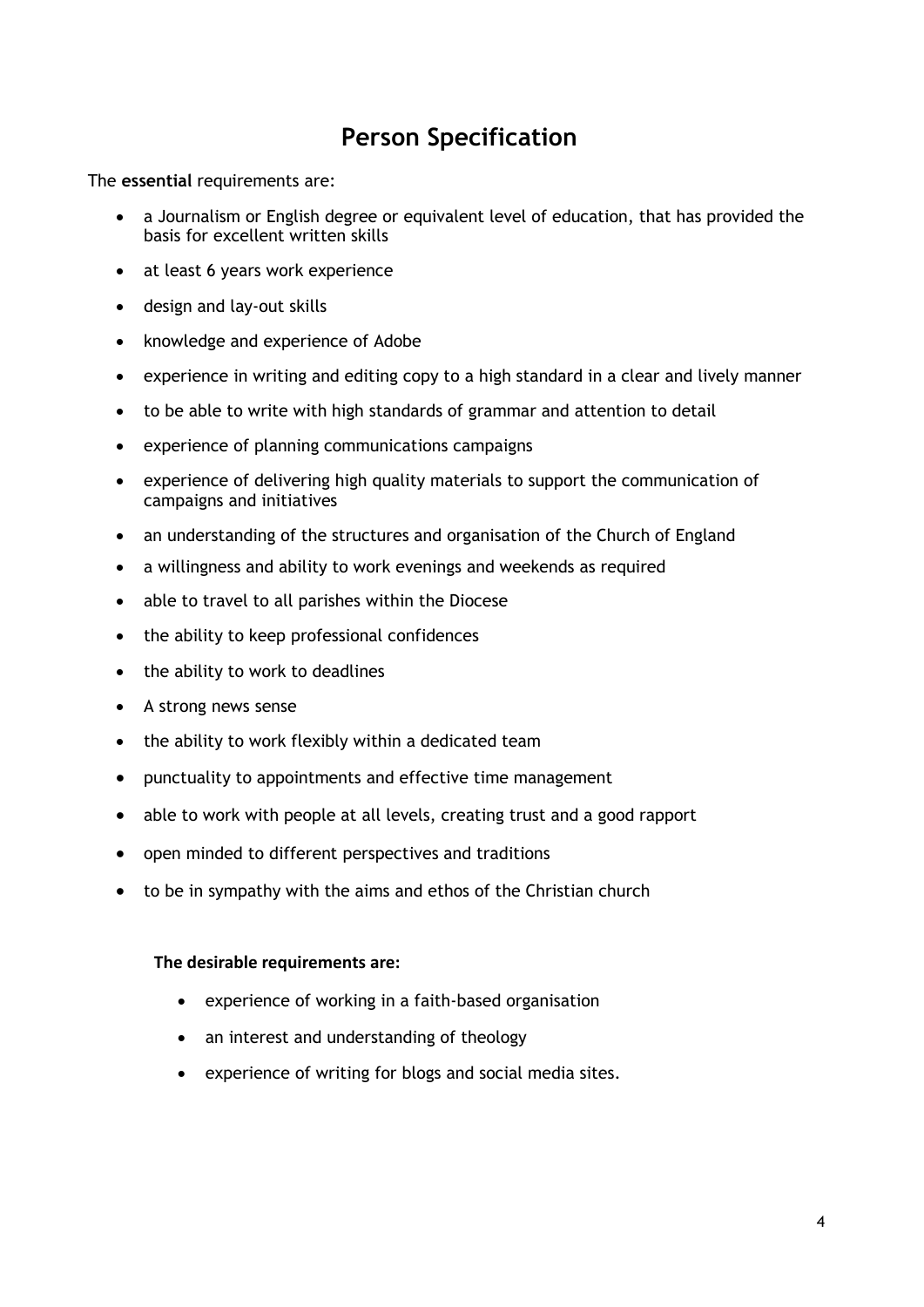#### **DIOCESE OF SOUTHWARK**

#### **Editor and Communications Manager**  (Full-time, 35 hours per week)

#### **Outline terms and conditions**

#### **Employer**

You will be employed by the South London Church Fund and Southwark Diocesan Board of Finance whose registered office is at Trinity House, 4 Chapel Court, Borough High Street, London SE1 1HW.

#### **Normal Place of Work**

Your normal place of work will be Trinity House.

#### **Salary**

The post has the salary of £40,000

#### **Probation**

The appointment is subject to the satisfactory completion of a six-month probationary period.

#### **Hours of work**

35 hours per week, Monday – Friday

Normally 09:00 – 17:00, but some flexibility required for occasional evening or out of hours engagements, for which time off in lieu will be given. There is the option for occasional working from home with the agreement in advance of your line manager.

#### **Holiday Entitlement**

You will receive 26 days annual leave per annum (pro rata), increasing to 31 days after 2 years' service, and completion of a satisfactory appraisal. There is also an entitlement to 2 local and 8 national bank holidays. The leave year runs from 1<sup>st</sup> January to 31<sup>st</sup> December.

#### **Sick Pay**

Sick Pay is paid at full pay and half pay rates dependent on length of service, details of which are contained in the contract of employment. Where the right to Diocesan Sick Pay has not been established or it has been exhausted, then Statutory Sick Pay provisions will apply.

#### **Season Ticket Loan**

An interest free season ticket loan is available upon satisfactory completion of the probation period.

#### **Pension**

A non-contributory pension will normally be arranged with the Church Workers' Pension Fund, currently a 15% employer's contribution.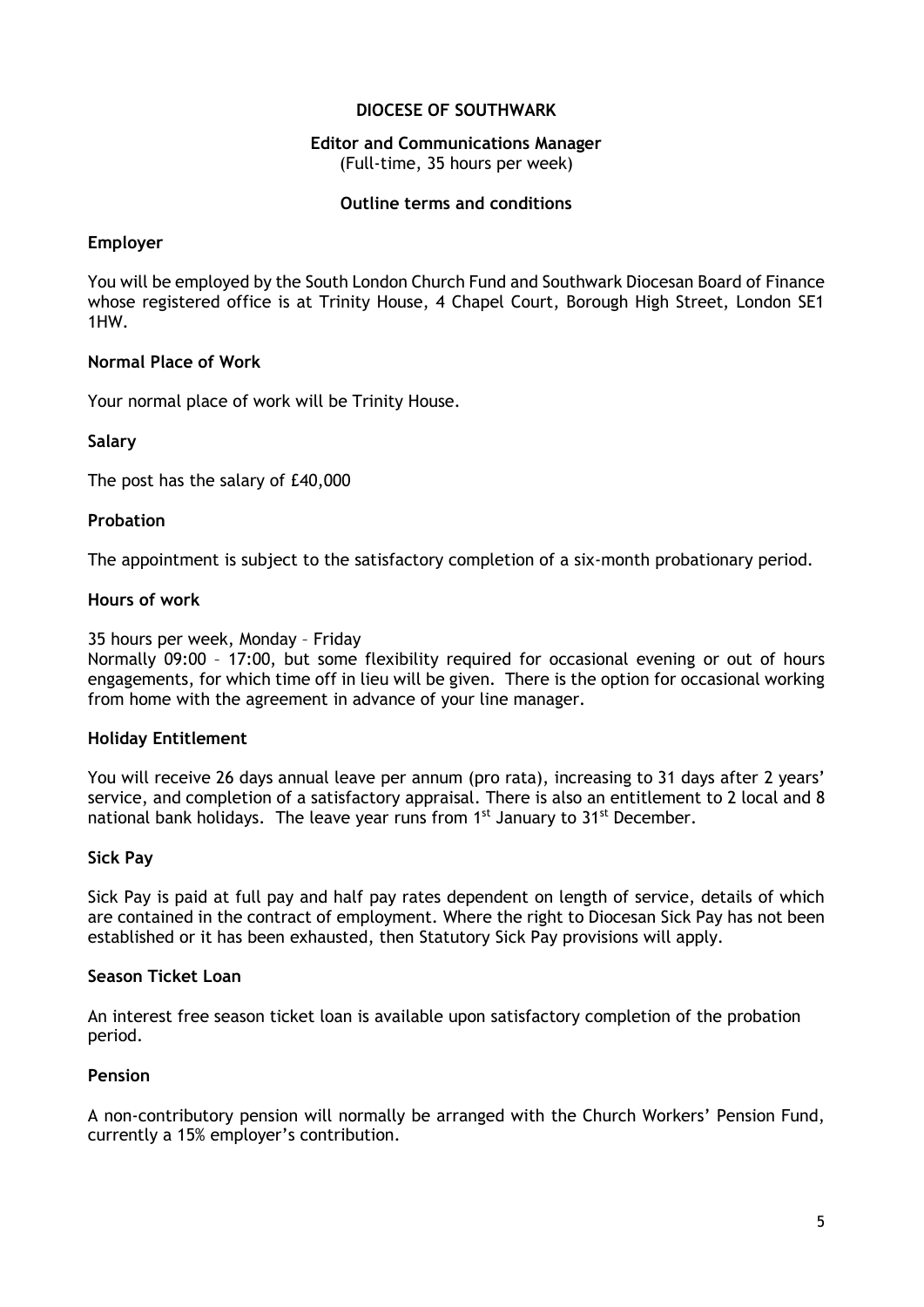### **Working Expenses**

Reasonable out of pocket expenses will be reimbursed.

#### **Termination of Employment**

During the six-month probationary period a week's notice is required on either side. Thereafter you will be required to give three months' notice should you wish to resign and will receive a minimum of one month's notice.

#### **Equal Opportunities**

The Diocese has a strong commitment to equal opportunities and will not discriminate on the grounds of race, nationality, age, sex, disability, marital status, sexual orientation, religion or belief. Its employees are expected to abide by the Equal Opportunities Policy which embodies these principles.

#### **Disciplinary and Grievance Procedures**

Further details would be provided in the contract of employment that would be issued on appointment.

#### **Ineligibility for Election**

Employment in this post means that you would be ineligible for election to the General Synod of the Church of England or the Southwark Diocesan Synod.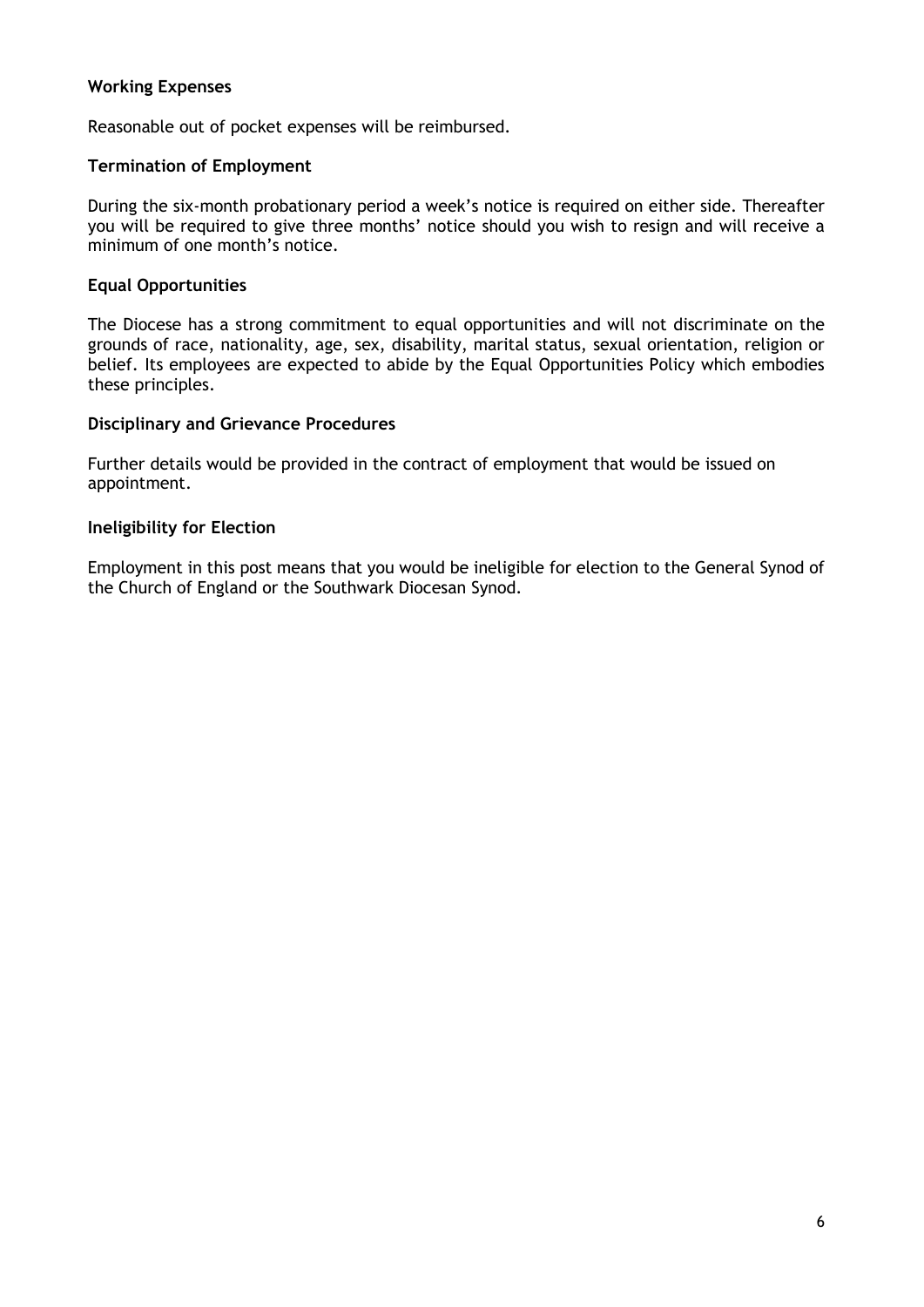## **Background Information to the Diocese of Southwark**

The Diocese of Southwark, founded in 1905, forms part of the Province of Canterbury in England and is part of the wider Church of England, in turn part of the worldwide Anglican Communion. The Diocese covers primarily the area of Greater London, which is south of the Thames, together with the eastern part of the county of Surrey. It is one of the largest dioceses in terms of population and parishes as well as one of the most diverse.

The Diocese covers fifteen Local Planning Authorities (in part or wholly).

The Diocese seeks to be a Christian presence and to share the Christian faith in each of its parishes through the mission and ministry of its clergy, congregations, schools and chaplaincies and works to promote the common good, with a particular concern for those most in need.

The priorities of the Diocese are to release gifts, renew vocations and deepen people's life of faith. We aim to do so by effective stewardship of our resources, by collaborative team working, by respect for all and transparent accountability.

Specific aims which the Diocese is working towards at present are:

- to grow our average weekly attendance.
- to increase the number of worshipping communities.
- to grow our financial resource base to allow investment in growth for the future.
- to increase lay and clergy vocations; and
- to grow leadership and representation that reflects the rich diversity of Southwark Diocese.

The Diocese is committed to providing the resourcing necessary to train and house over 300 clergy to minister in its parishes, alongside laity and clergy in secular employment.

In 2018 ministers carried out 2,720 funerals, 680 weddings and 3,170 baptisms. Surveys indicate that 96% of church members volunteer in their local communities, including as school governors, street pastors and in night shelters and food banks. This is compared with a national figure of 80%. During the same time frame, 70% of Southwark churches ran at least on social action project against 49% nationally.

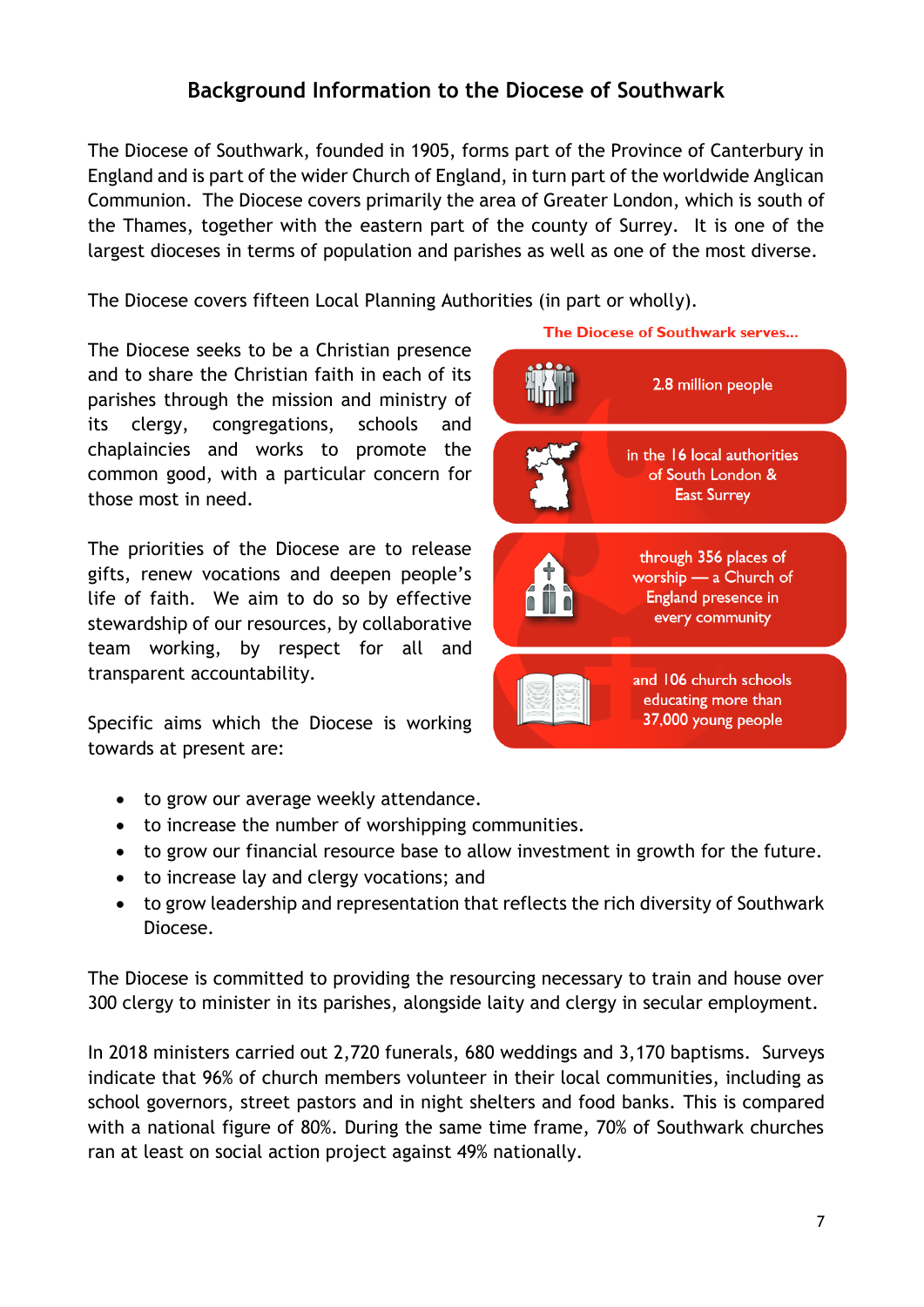As part of the Renewal & Reform programme, the Church Commissioners have been making major grants available to Dioceses for specific projects with clear vision and goals to make a significant difference to their mission or financial strength. The Diocese of Southwark has now been awarded two such grants.

In 2016, the Diocese was awarded a major grant to develop fresh expressions of Church throughout the Diocese and to grow the Church in new development areas, in particular the Nine Elms development on the South Bank in the Vauxhall /Battersea area.

In 2019 the Diocese was awarded a second major grant this time for six specific projects in places identified across the Diocese where there is a clear opportunity for growth and where lessons learned can be replicated to good effect across the Diocese and the wider church. As the Church of England report "Church Growth - From Evidence to Action" makes clear, there is 'no single recipe for growth'. Yet, there are common factors and as such, we are embarking on diverse approaches in both intervention, church tradition and expected outcomes, whilst ensuring appropriate monitoring and oversight.

The Diocese is divided into six archdeaconries and twenty-five deaneries, overseen by the Bishop of Southwark, who is supported in his pastoral work in the Diocese by three area bishops, the Bishop of Kingston, Bishop of Woolwich, and Bishop of Croydon, as well as six archdeacons.

The statutory work of the Church and support to the parishes is provided by the staff of the Diocesan office, located in Trinity House, Southwark.

## Trinity House and the Area Offices

Trinity House houses the Diocesan office where most of the executive and professional staff of the Diocese are based. Trinity House is under the overall direction of the Diocesan Secretary who reports to Bishop Christopher, our Diocesan Bishop. Trinity House is just off Borough High Street, within a quarter of a mile of Southwark Cathedral.

In 2016 our governance structure was streamlined to align policy and resource decisionmaking in a new Diocesan Council of Trustees (DCT). The governance of the Diocese is held by the DCT which incorporates the Diocesan Board of Finance, Bishop's Council, Diocesan Mission & Pastoral Committee, and Diocesan Parsonages Board, with coterminus membership. The DCT delegates the day-to-day management and leadership of its activities to the Diocesan Secretary who is accountable directly to it and who meets with both the Senior Management Team (comprising Departmental Heads, of which the Deputy Diocesan Secretary is one) and monthly with Archdeacons. In addition, more granular oversight by the DCT is exercised through its two committees, the Policy and Finance Committee (PFC) as well as the Audit and Risk Committee (ARC). These committees each have distinct responsibilities for scrutiny and oversight; the PFC for resource spend and performance against objectives, and the ARC in its ongoing appraisal of risk, including investment risks.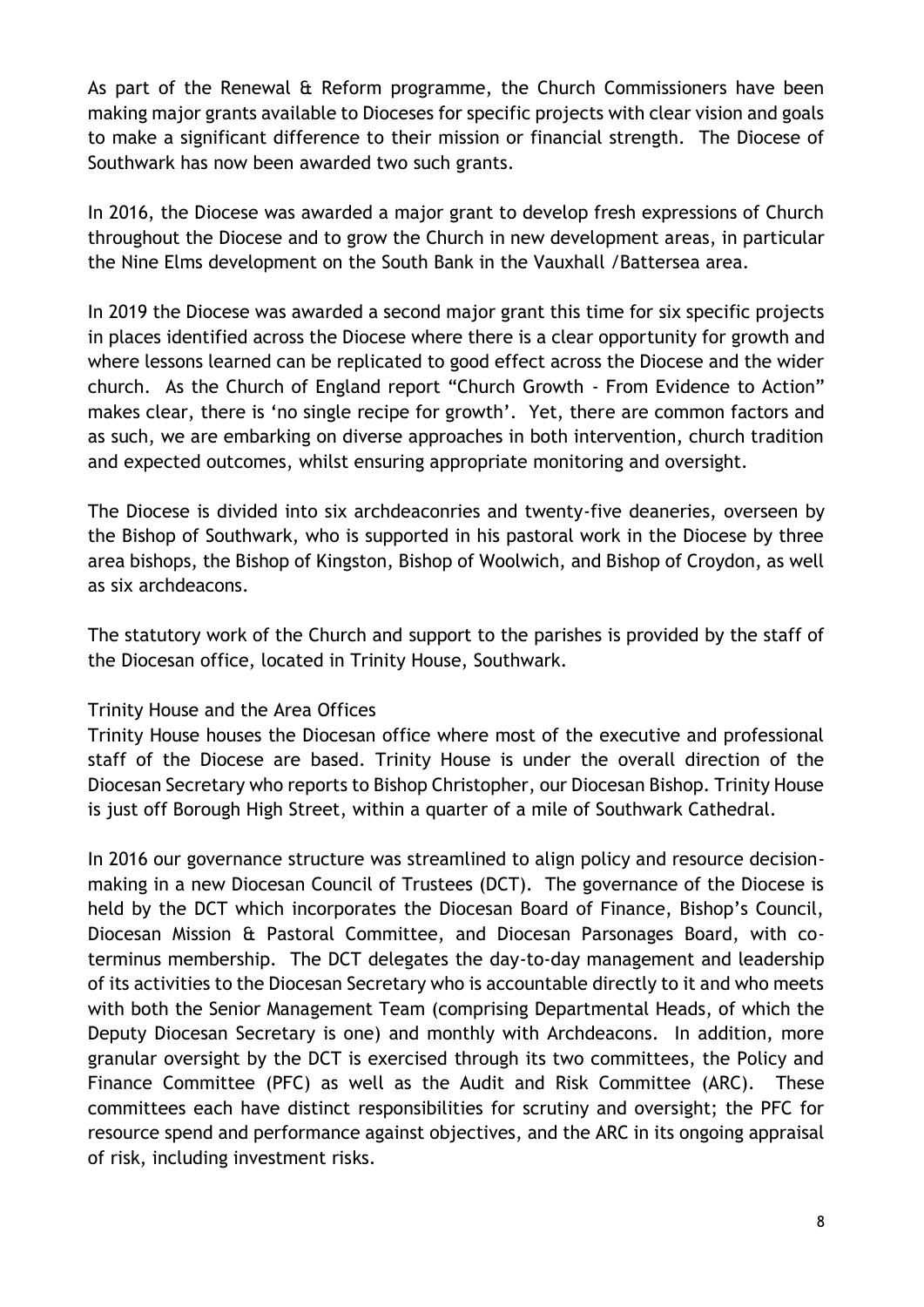The staff who work across the whole Diocese have a core purpose and values that set out their role in supporting the Diocese achieve its Strategic objectives. These are known under the banner of 'Lead, Enable, serve' and are summarised in the table that follows below.